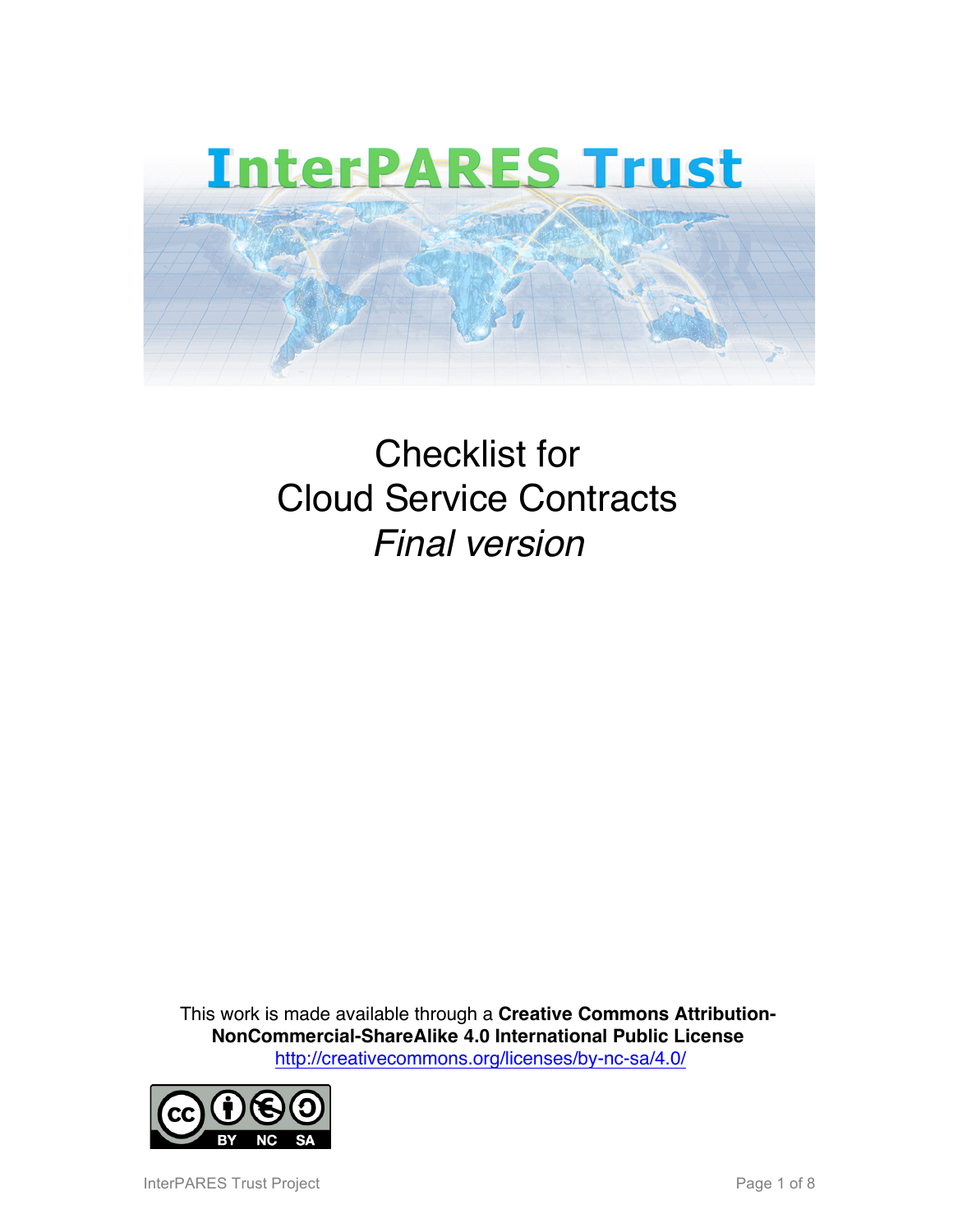|                                | Title: Checklist for Cloud Service Contracts                              |
|--------------------------------|---------------------------------------------------------------------------|
| Status:                        | <b>FINAL</b>                                                              |
| Version: 2.0                   |                                                                           |
| Date submitted:   October 2015 |                                                                           |
|                                | Last reviewed:   February 26, 2016                                        |
| Author:                        | InterPARES Trust Project                                                  |
| Writer $(s)$ :                 | Jessica Bushey, Marie Demoulin, Elissa How and<br><b>Robert McLelland</b> |
|                                | Research domain:   North American Team - Legal - NA14                     |

The following Checklist for Cloud Service Contracts is the final product of research being conducted by the InterPARES Trust Project on current cloud service contracts from a records management, archival, and legal perspective. InterPARES Trust (2013-2018) is a multi-national, interdisciplinary research project exploring issues concerning trust in digital records and data in the online environment. For more information see: https://interpares.org.

The target audience for this document is records managers, archivists, chief information officers, and others who are assessing cloud services for their organization. The aim of this document is to provide a tool to:

- gain an understanding of boilerplate cloud service contracts;
- verify if potential cloud service contracts meet their needs;
- clarify recordkeeping and archival needs to legal and IT departments;
- communicate recordkeeping and archival needs to cloud service providers.

This checklist is a tool for consideration only and does not constitute legal advice. We do not recommend for or against any particular cloud service provider (or the use of cloud services in general). Individuals and organizations should consult legal counsel if they want legal advice on a particular contract.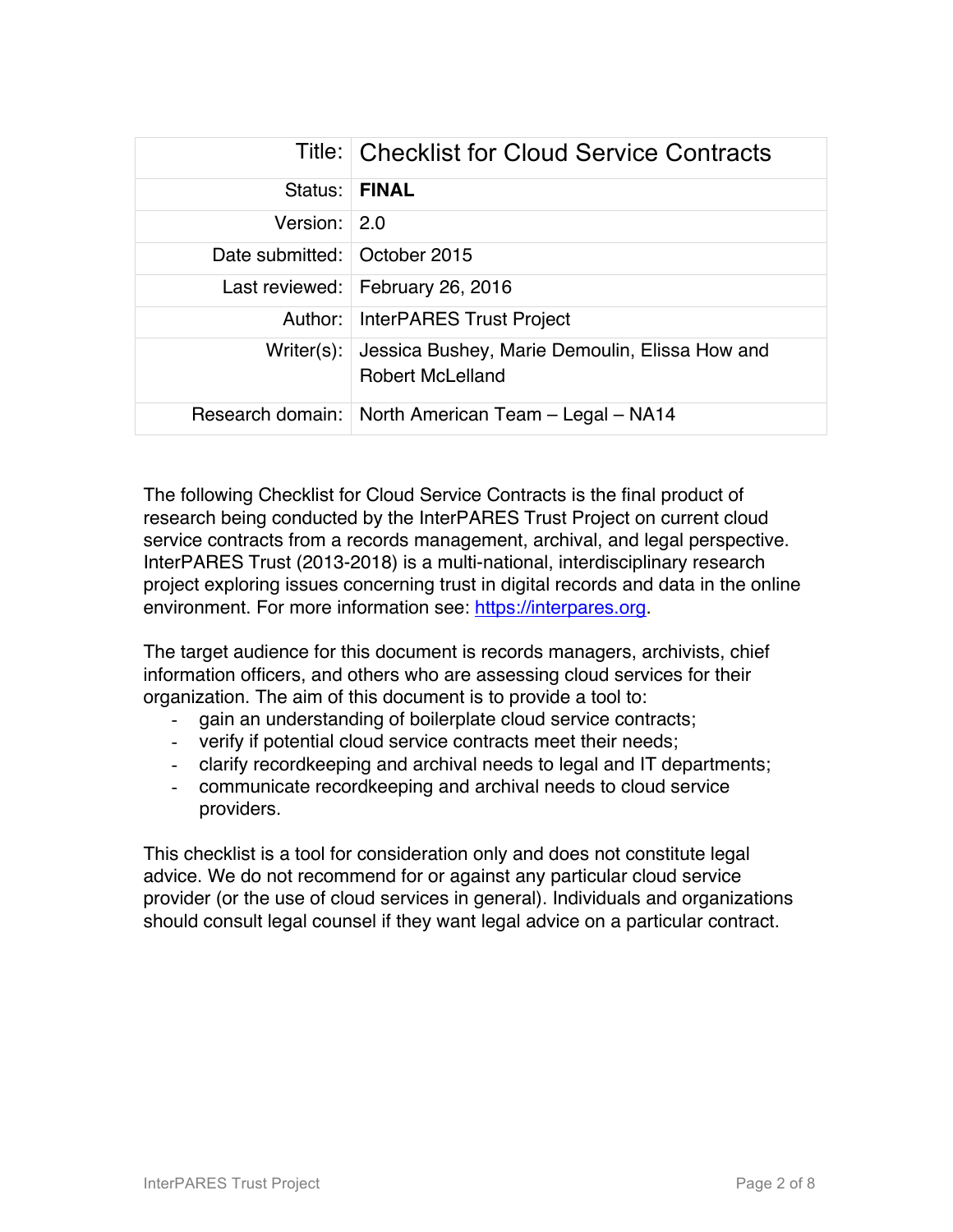| <b>Checklist for Cloud Service Contracts</b><br>Intended Audience: Records Managers and Archivists <sup>1</sup>                                                                                        |   |   |    |              |  |  |  |  |  |
|--------------------------------------------------------------------------------------------------------------------------------------------------------------------------------------------------------|---|---|----|--------------|--|--|--|--|--|
| Question                                                                                                                                                                                               | Y | N | ?2 | <b>Notes</b> |  |  |  |  |  |
| 1. Agreement                                                                                                                                                                                           |   |   |    |              |  |  |  |  |  |
| Is the effective start date of the agreement clearly<br>Е<br>stated?                                                                                                                                   |   |   |    |              |  |  |  |  |  |
| Is there an explanation of circumstances in which<br>п<br>the services could be suspended?                                                                                                             |   |   |    |              |  |  |  |  |  |
| Is there an explanation of circumstances in which<br>п<br>the services could be terminated? (See also<br>Section 8)                                                                                    |   |   |    |              |  |  |  |  |  |
| Is there an explanation of notification, or an<br>$\blacksquare$<br>option to subscribe to a notification service, in the<br>event of changes made to the terms governing the<br>service? <sup>3</sup> |   |   |    |              |  |  |  |  |  |
| 2. Data Ownership and Use                                                                                                                                                                              |   |   |    |              |  |  |  |  |  |
| Do you retain ownership of the data that you<br>$\blacksquare$<br>store, transmit, and/or create with the cloud<br>service?                                                                            |   |   |    |              |  |  |  |  |  |
| Does the Provider reserve the right to use your<br>п<br>data for the purposes of operating and improving<br>the services?                                                                              |   |   |    |              |  |  |  |  |  |
| Does the Provider reserve the right to use your<br>п<br>data for the purposes of advertising?                                                                                                          |   |   |    |              |  |  |  |  |  |
| Does the Provider reserve the right to use, or<br>п<br>make your data available as anonymized open<br>data (through standard APIs)?                                                                    |   |   |    |              |  |  |  |  |  |

1

 $1$  The Checklist is primarily a tool for assisting organizations in assessing typical issues in boilerplate cloud computing legal agreements, in which the organization has to deal with legal agreements proposed by the Provider. The secondary application of the Checklist is to provide an overview of recordkeeping issues that are relevant to cloud computing services and should be addressed in the terms of the agreement. It is strongly recommended that any organization proceeding with the procurement of cloud computing services, in which a custom contract is being drafted, should carefully review and obtain all necessary legal advice on the specific terms of use.

 $2$  The "?" column indicates a situation in which the contract is unclear, or the question is not applicable to your situation. <sup>3</sup> Some cloud service agreements, especially services in the public cloud, include clauses allowing the provider to change the terms of the agreement at any time at their sole discretion. Therefore, if possible, organizations should consider deleting this right, or making this right subject to the organization's agreement to any change, or ensuring the Provider is obligated to notify the organization well in advance of any changes.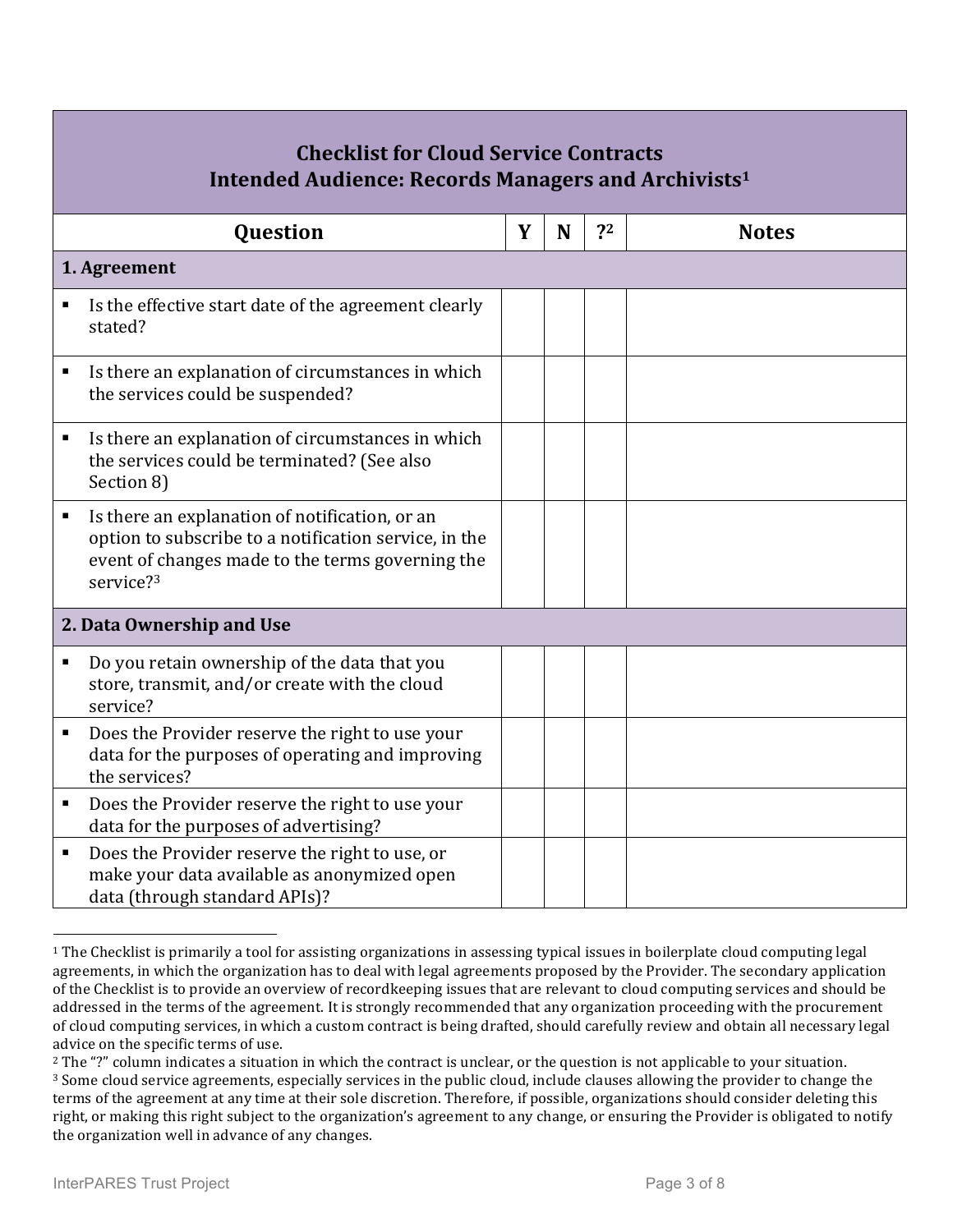|   | Does the Provider's compliance with copyright<br>laws and other applicable intellectual property<br>rights restrict the type of content you can store<br>with the cloud service?     |  |  |  |  |
|---|--------------------------------------------------------------------------------------------------------------------------------------------------------------------------------------|--|--|--|--|
| п | Do the Provider's terms apply to metadata?4                                                                                                                                          |  |  |  |  |
| п | Do you gain ownership of metadata generated by<br>the cloud service system during procedures of<br>upload, management, download, and migration?                                      |  |  |  |  |
| Ξ | Do you have the right to access these metadata<br>during the contractual relationship? (See also<br>Section 8)                                                                       |  |  |  |  |
|   | 3. Availability, Retrieval, and Use                                                                                                                                                  |  |  |  |  |
| п | Are precise indicators provided regarding the<br>availability of the service?                                                                                                        |  |  |  |  |
| п | Does the degree of availability of the data meet<br>your business needs?                                                                                                             |  |  |  |  |
| п | Does the degree of availability of the data allow<br>you to comply with freedom of information (FOI)<br>laws? <sup>5</sup>                                                           |  |  |  |  |
| ٠ | Does the degree of availability of the data allow<br>you to comply with the right of persons to access<br>their own personal data? <sup>6</sup>                                      |  |  |  |  |
| Е | Does the degree of availability of the data allow<br>you to comply with the right of authorities to<br>legally access your data for investigation, control,<br>or judicial purposes? |  |  |  |  |
| п | Are the procedures, time, and cost for restoring<br>your data following a service outage clearly<br>stated?                                                                          |  |  |  |  |
|   | 4. Data Storage and Preservation                                                                                                                                                     |  |  |  |  |
|   | 4.1. Data Storage                                                                                                                                                                    |  |  |  |  |
| п | Does the Provider create backups of your<br>organization's data?                                                                                                                     |  |  |  |  |
| п | If your organization manages external records<br>(e.g., customer data), does the Provider create                                                                                     |  |  |  |  |

<sup>&</sup>lt;sup>4</sup> Metadata ensure that records can be discovered, retrieved and used. They are critical for ensuring the authenticity of the record over time. They can be generated by your organization or by the Provider. It is therefore important to specifically address metadata in the contract in order to clarify issues such as ownership, access, retention and disposition during the service and after its termination.

1

<sup>&</sup>lt;sup>5</sup> In general, freedom of information laws allow access by the general public to information held by national governments.  $6$  In some countries there is a Privacy Act to protect the privacy of individuals with respect to personal information about themselves held by public *and/or* private bodies, and provide individuals with a right of access to that information.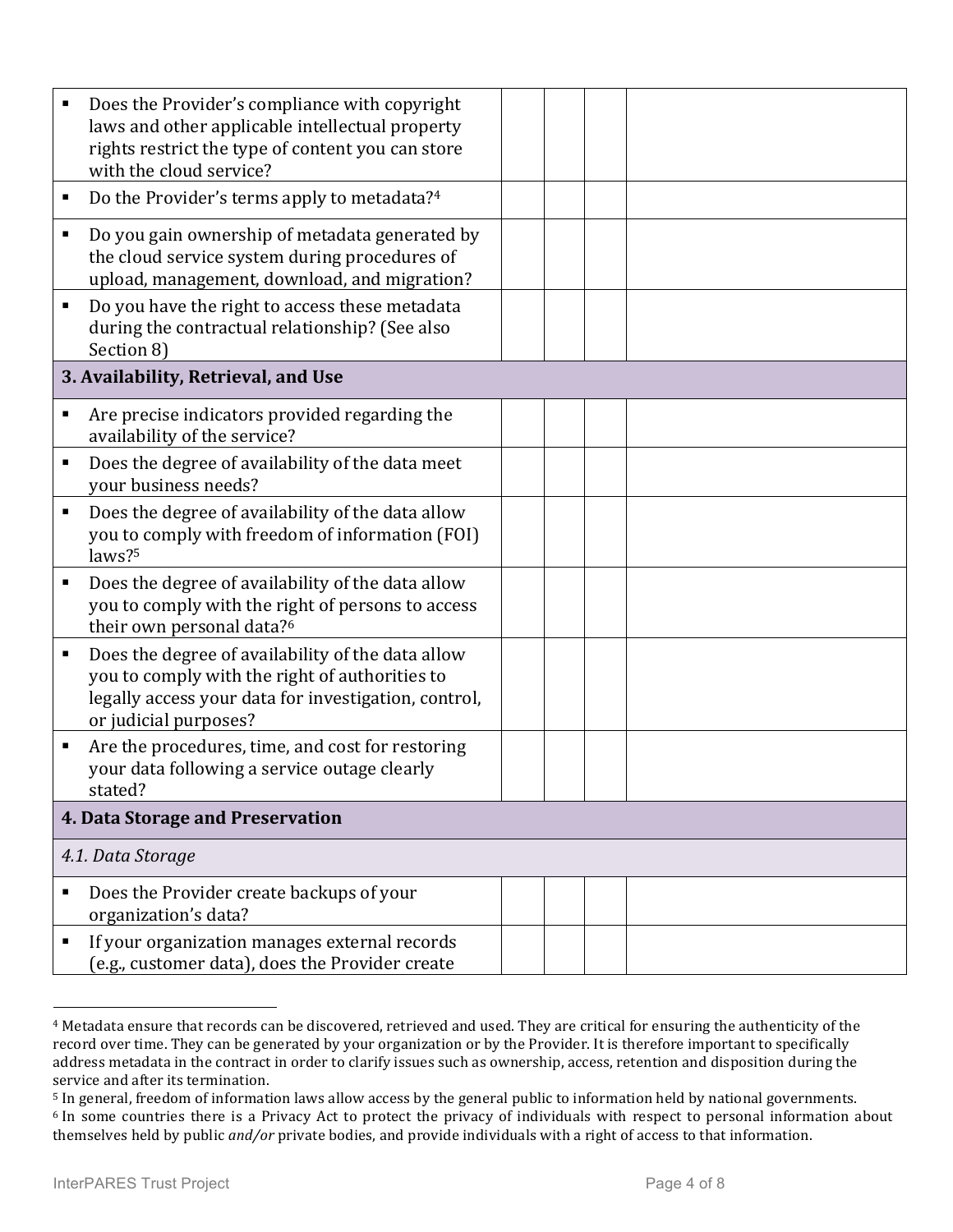|   | backups of your customer's data?                                                                                                                                                                                                   |  |  |
|---|------------------------------------------------------------------------------------------------------------------------------------------------------------------------------------------------------------------------------------|--|--|
| Ξ | Do the Provider's terms apply to any backup<br>created?7                                                                                                                                                                           |  |  |
| ٠ | In the event of accidental data deletion, does the<br>Provider bear responsibility for data recovery?                                                                                                                              |  |  |
|   | 4.2. Data Preservation                                                                                                                                                                                                             |  |  |
| П | Are there procedures outlined to indicate that<br>your data will be managed over time in a manner<br>that preserves their usability, reliability,<br>authenticity, and integrity?8                                                 |  |  |
| Е | Are there procedures to ensure file integrity<br>during transfer of your data into and out of the<br>system (e.g., checksums)?                                                                                                     |  |  |
| п | Is there an explanation provided about how the<br>service will evolve over time (i.e., migration<br>and/or emulation activities)?                                                                                                  |  |  |
| п | Does the system provide access to audit trails<br>concerning activities related to evolution of the<br>service?                                                                                                                    |  |  |
| п | Will you be notified by the Provider of changes<br>made to your data due to evolution of the service?                                                                                                                              |  |  |
| ٠ | Can you request notification of impending changes<br>to the system related to evolution of the service<br>that could impact your data?                                                                                             |  |  |
|   | 5. Data Retention and Disposition                                                                                                                                                                                                  |  |  |
| п | Are you clearly informed about the procedure and<br>conditions for the destruction of your data? <sup>9</sup>                                                                                                                      |  |  |
| П | Will your data (and all their copies, including<br>backups) be destroyed in compliance with your<br>data retention and disposition schedules?                                                                                      |  |  |
| ٠ | If so, will they be immediately and permanently<br>destroyed in a manner that prevents their<br>reconstruction, according to a secure destruction<br>policy ensuring confidentiality of the data until<br>their complete deletion? |  |  |
| п | Is there information available about the nature                                                                                                                                                                                    |  |  |

<sup>7</sup> Notably in terms of ownership, access, security, retention and disposition during the service and after its termination.

<u>.</u>

<sup>&</sup>lt;sup>8</sup> Usability, reliability, authenticity and integrity might be defined in the contract (e.g., in a Definition section or in a Glossary). It is recommended to verify if your organization and the Provider have a common understanding of these concepts.

<sup>&</sup>lt;sup>9</sup> For example, is this operation automatic or does it require your authorization? Does the Provider offer a "freeze" function to temporarily suspend the disposition of a group of data and/or metadata against the instructions of the disposition schedule? Will you be made aware of, or are you able to specify, the method of disposition?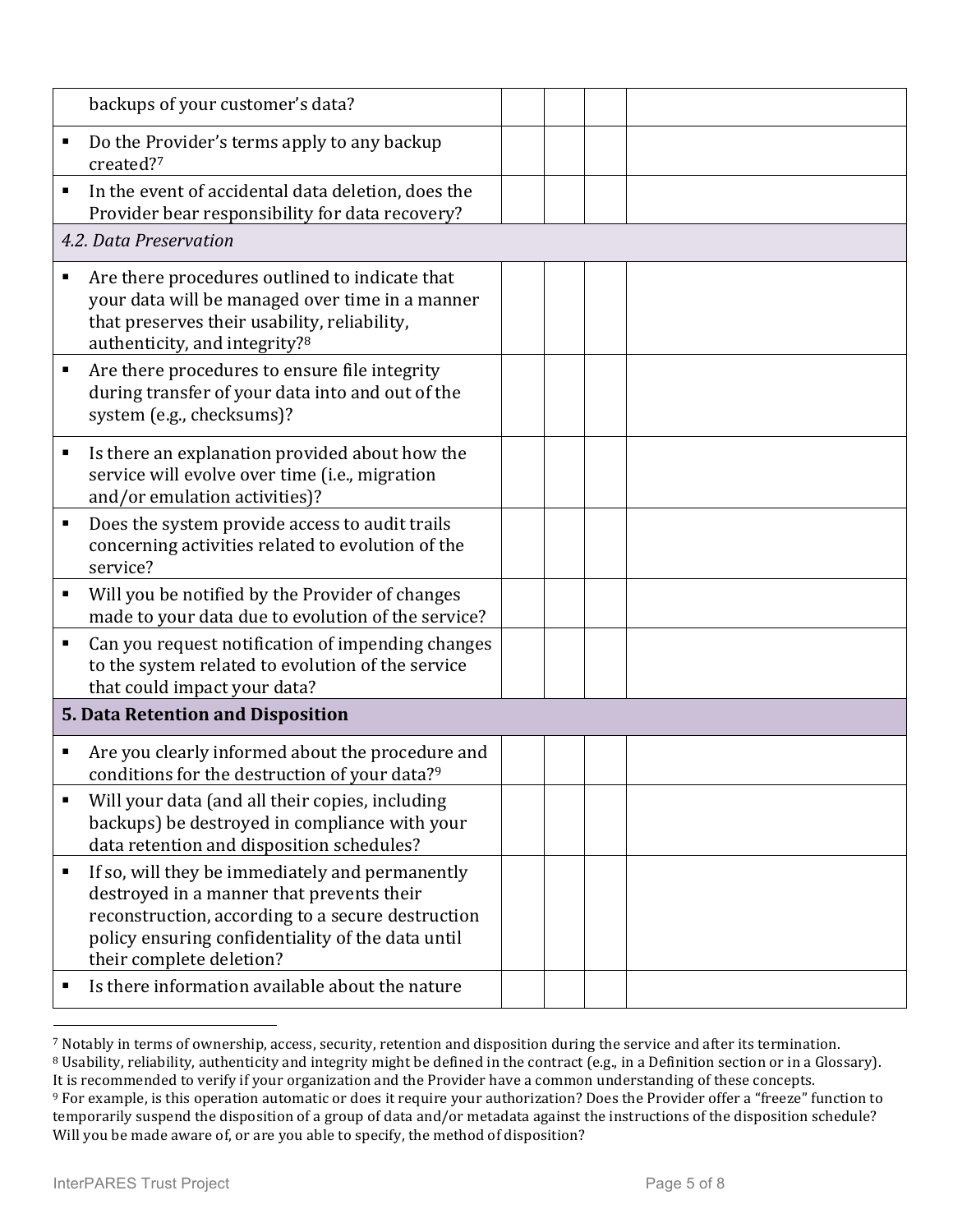|   | and content of the associated metadata generated<br>by the cloud service system?                                                                                |  |  |  |
|---|-----------------------------------------------------------------------------------------------------------------------------------------------------------------|--|--|--|
| Е | Will the Provider destroy associated metadata<br>upon disposition of your data?                                                                                 |  |  |  |
| ٠ | Will the Provider deliver and/or give access to<br>audit trails of the destruction activity?                                                                    |  |  |  |
| Е | Will the Provider supply an attestation, report, or<br>statement of deletion (if required by your internal<br>or legal destruction policies)?                   |  |  |  |
|   | 6. Security, Confidentiality, and Privacy                                                                                                                       |  |  |  |
|   | 6.1. Security                                                                                                                                                   |  |  |  |
| ٠ | Does the system prevent unauthorized access, use,<br>alteration, or destruction of your data?                                                                   |  |  |  |
| п | Is your data secure during procedures of transfer<br>into and out of the system?                                                                                |  |  |  |
| п | Does the system provide and give you access to<br>audit trails, metadata, and/or access logs to<br>demonstrate security measures?                               |  |  |  |
| ٠ | Will you be notified in the case of a security<br>breach or system malfunction?                                                                                 |  |  |  |
| ٠ | Does the Provider use the services of a<br>subcontractor?                                                                                                       |  |  |  |
| ٠ | Does the Provider offer information about the<br>identity of the subcontractor and its tasks?                                                                   |  |  |  |
| Е | Are subcontractors held to the same level of legal<br>obligations as the Provider of the cloud service?                                                         |  |  |  |
| ٠ | Is a disaster recovery plan available or does the<br>contract consider what happens in the event of a<br>disaster?                                              |  |  |  |
| ٠ | Does the Provider offer any information regarding<br>past performance with disaster recovery<br>procedures?                                                     |  |  |  |
|   | 6.2. Confidentiality                                                                                                                                            |  |  |  |
| ٠ | Does the Provider have a confidentiality policy in<br>regards to its employees, partners, and<br>subcontractors?                                                |  |  |  |
|   | 6.3. Privacy                                                                                                                                                    |  |  |  |
| Е | Does the Provider's terms include privacy,<br>confidentiality, or security policies for sensitive,<br>confidential, personal or other special kinds of<br>data? |  |  |  |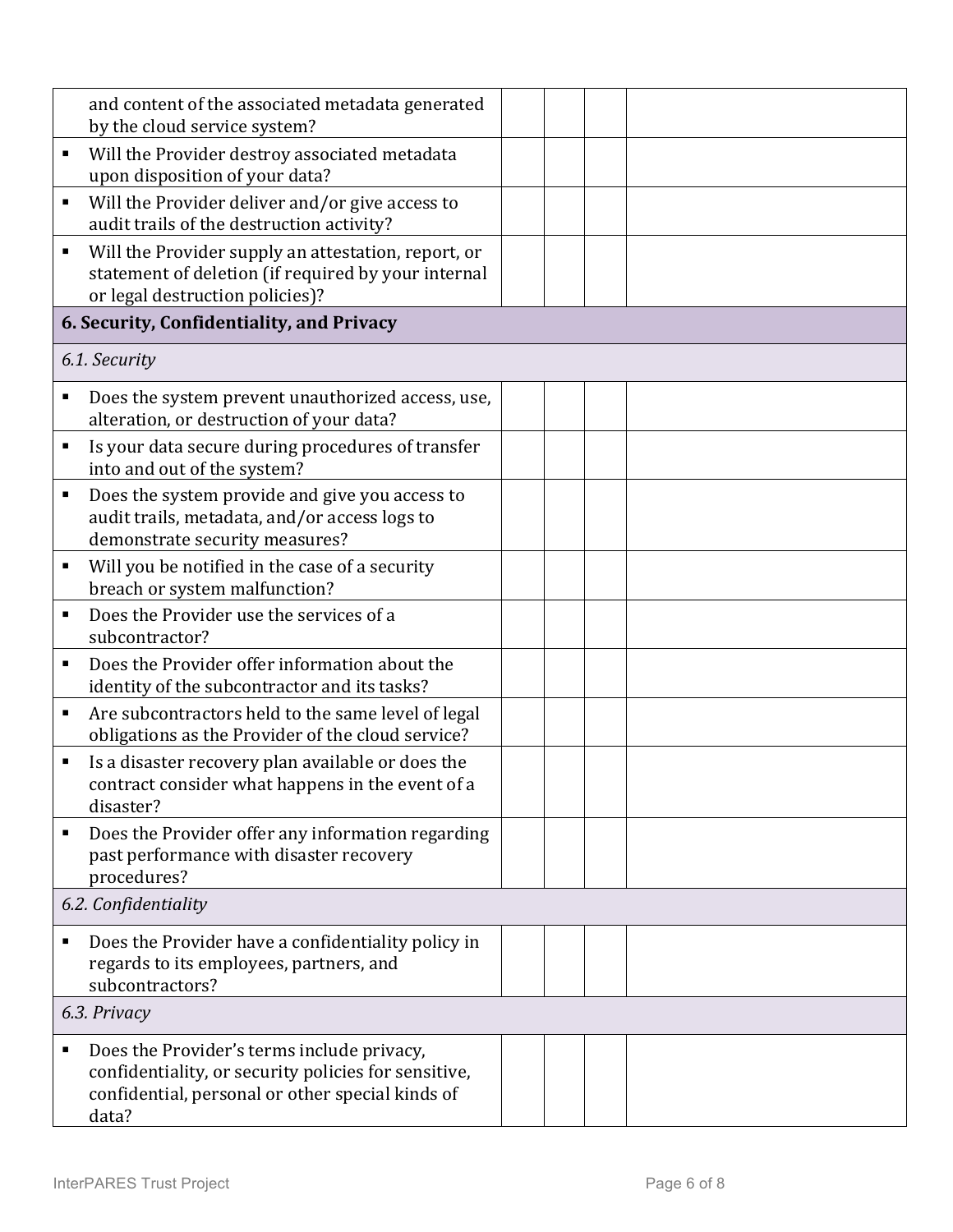|                | Is it clearly stated what information (including<br>personal information <sup>10</sup> ) is collected about your<br>organization, why it is collected and how it will be<br>used by the Provider? |  |  |
|----------------|---------------------------------------------------------------------------------------------------------------------------------------------------------------------------------------------------|--|--|
|                | Does the Provider share this information with<br>other companies, organizations, or individuals<br>without your consent?                                                                          |  |  |
| п              | Does the Provider state the legal reasons for<br>which they would share this information with<br>other companies, organizations, or individuals? <sup>11</sup>                                    |  |  |
| $\blacksquare$ | If the Provider shares this information with their<br>affiliates for processing reasons, is this done in<br>compliance with an existing privacy,<br>confidentiality, or security policy?          |  |  |
|                | 6.4. Accreditation and Auditing                                                                                                                                                                   |  |  |
|                | Is the Provider accredited with a third party<br>certification program?                                                                                                                           |  |  |
| п              | Is the Provider audited on a systematic, regular,<br>and independent basis by a third-party in order to<br>demonstrate compliance with security,<br>confidentiality, and privacy policies?        |  |  |
| п              | Is such a certification or audit process<br>documented?                                                                                                                                           |  |  |
|                | Do you have access to information such as the<br>certifying or audit body and the expiration date of<br>the certification?                                                                        |  |  |
|                | 7. Data Location and Cross-border Data Flows                                                                                                                                                      |  |  |
|                | 7.1. Data Location                                                                                                                                                                                |  |  |
|                | Do you know where your data and their copies are<br>located while stored in the cloud service?                                                                                                    |  |  |
| п              | Does it comply with the location requirements<br>that might be imposed on your organization's data<br>by law, especially by applicable privacy law?                                               |  |  |
|                | Do you have the option to specify the location, in<br>which your data and their copies will be stored?                                                                                            |  |  |
| п              | Do you know where metadata are stored and<br>whether they are stored in the same location as<br>your data?                                                                                        |  |  |

<sup>&</sup>lt;u>.</u>  $10$  Including personal information about your employees, customers, partners, providers, collaborators, etc.

 $11$  For example, do you know that your information may be accessible to law enforcement and national security authorities of different jurisdictions?